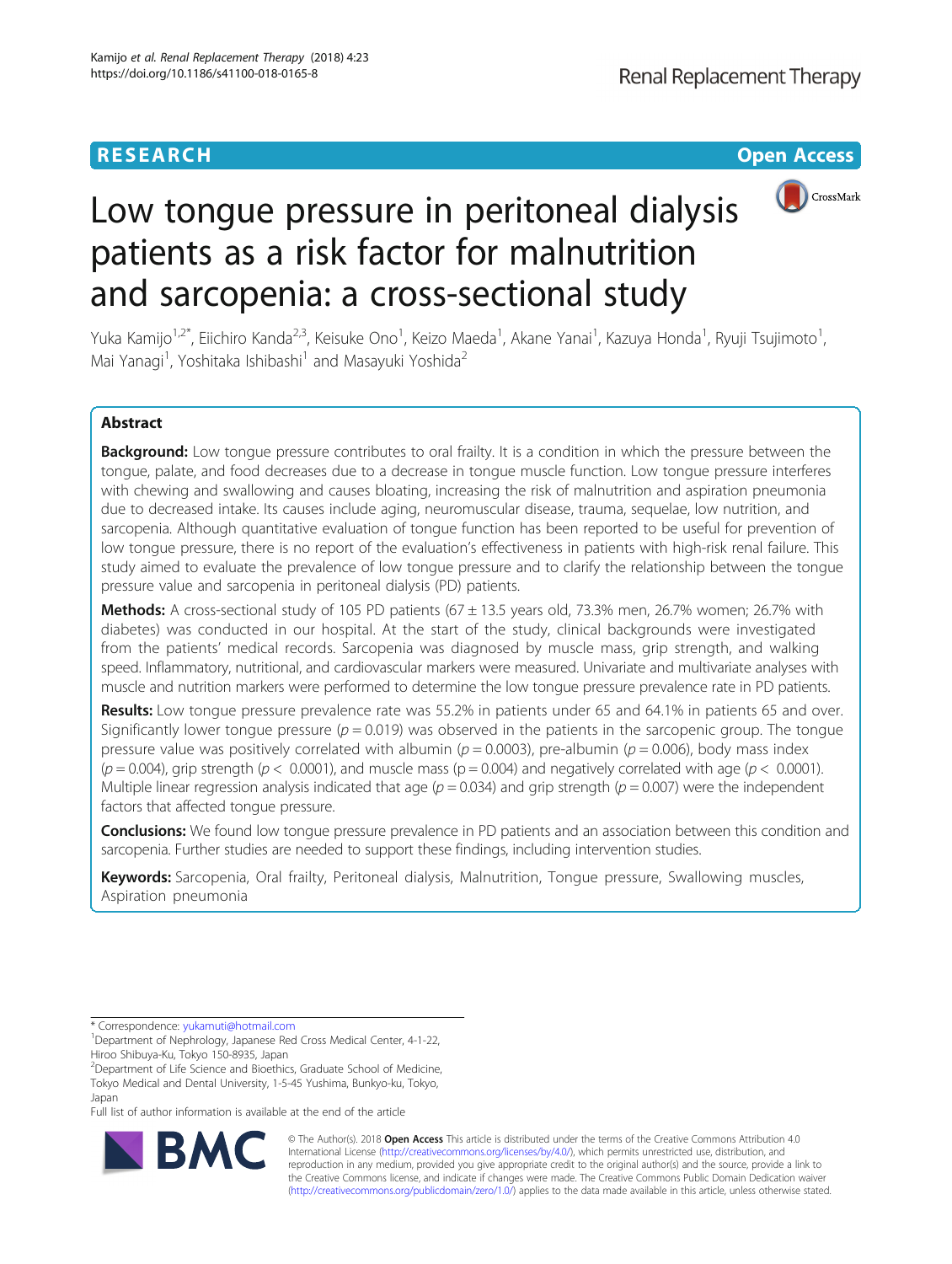## Background

In Japan, people over the age of 65 years comprised 26. 7% of the population in 2015 [[1\]](#page-7-0). This number is predicted to continue to rise, reaching 39.9% in 2060, which means that one of every 2.5 people in the country will be older than 65 years. In 2013, people older than 65 years accounted for 67% of dialysis patients in Japan [[2\]](#page-7-0). Nutritional disorders and associated complications are extremely frequent in dialysis patients, with a reported occurrence in 18–75% of cases [[3](#page-7-0)–[5](#page-7-0)]. Such disorders pose a particularly serious threat to elderly dialysis patients. Although there is a lack of information concerning the prevalence of these disorders in end-stage renal disease patients, protein-energy wasting (PEW) and sarcopenia seem to be more common in older (> 65 years) than younger maintenance dialysis patients [[6\]](#page-7-0).

Previous research reported that malnutrition was strongly associated with a patient's prognosis and quality of life [\[7](#page-7-0)]. Thus, the issue of malnutrition should be addressed in aging dialysis patients. According to one study, malnutrition in chronic kidney disease patients progressed over time following deterioration of renal function in early-stage disease until the introduction of renal replacement therapy [[8\]](#page-7-0). Several factors are associated with malnutrition in dialysis patients. These include decreased dietary intake due to physical and social psychological factors; loss of nutrients during dialysis; accumulation of uremic substances (cachexia); acidemia; catabolic stress induced by dialysis; low levels of or resistance to anabolic hormones, such as insulin, growth hormone, and insulin-like growth factor 1; increased levels of catabolic hormones, such as parathyroid hormone and glucagon; oxidative and carbonyl stress; systemic inflammation; and comorbid conditions [\[9,](#page-7-0) [10](#page-7-0)]. Nutritional disorders, muscle mass reduction (i.e., sarcopenia), PEW, and social psychological disorders are part of a syndrome of frailty and known to be associated with malnutrition [\[8](#page-7-0)–[11\]](#page-7-0). Sarcopenia refers to progressive, age-related loss of muscle mass, with a decline in muscle function and physical performance. It is common among the geriatric population and can be a precursor to the development of frailty, late-life disability, worsening quality of life, and increased mortality rates in the elderly [[11\]](#page-7-0). One study found that the incidence of sarcopenia was two to three times higher in elderly renal failure patients as compared with that in the general elderly population [[12\]](#page-7-0). Therefore, interventions for patients with renal failure are required.

The present study focused on oral frailty, which contributes to a decrease in dietary intake. Tanaka et al. reported the longitudinal impact of the accumulated poor oral health (oral frailty) on adverse health outcomes, including sarcopenia, frailty, and mortality [[13](#page-7-0)]. They defined oral frailty as co-existing poor status in  $\geq 3$  of the six measures of poor oral status as determined by the number of natural teeth, chewing ability, articulatory oral motor skill, tongue pressure, and subjective difficulties in eating and swallowing. Swallowing can be divided into the following four stages: (1) mastication and bolus formation, (2) pharyngeal transport, (3) esophageal transport, and (4) esophageal passage [\[14](#page-7-0)]. Stages 1 and 2 are voluntary actions, stage 3 is a reflex movement, and stage 4 is mainly a peristaltic action. In the oral phase (stage 1), the muscular system is mainly involved, and the tongue performs major functions (e.g., chewing, taste, salivation, bolus formation, and pharyngeal transport) in food movement. Aging-related deterioration of the swallowing function is mainly related to functional deterioration of stages 1 to 3. In stage 1 (oral phase), weakness in tongue muscles is the main cause of a decline in swallowing function. Thus, rehabilitation focuses primarily on tongue muscles to maintain the swallowing function. Tongue pressure is the pressure between the tongue, palate, and food. Low tongue pressure (i.e., pressure < 30 kPa) is associated with deterioration in tongue muscle function and is regarded as an important element of oral frailty [[15\]](#page-7-0).

As shown in previous studies, quantitative evaluations of tongue function can help to identify the risk of malnutrition and aspiration pneumonia due to decreased nutritional intake, which can exacerbate the risk of sarcopenia [[16](#page-7-0)–[19](#page-7-0)]. There has been no research in the field of internal medicine on tongue function and oral frailty, particularly in patients with renal failure, which are a high-risk group. Therefore, the aim of the present study was to examine the potential role of oral frailty as a risk factor for malnutrition and sarcopenia in peritoneal dialysis (PD) patients. With this aim in mind, our group quantitatively measured tongue pressure in PD patients and stratified the patients into a sarcopenic group and non-sarcopenic group. We compared these groups and examined the correlation between tongue pressure and various nutritional, muscle, and inflammatory markers using univariate and multivariate analyses.

## Methods

#### Study design, setting, and participants

This was a cross-sectional study conducted in the peritoneal dialysis unit of the Institute of the Japanese Red Cross Medical Center. The inclusion criteria were patients who had commenced PD at least 1 month prior to the commencement of the study and patients who were older than 20 years. Patients who had acute disorders or infectious diseases, patients who has been hospitalized, and patients who had recently undergone major surgery were excluded.

The primary endpoint was the prevalence of low tongue pressure based on a quantitative assessment of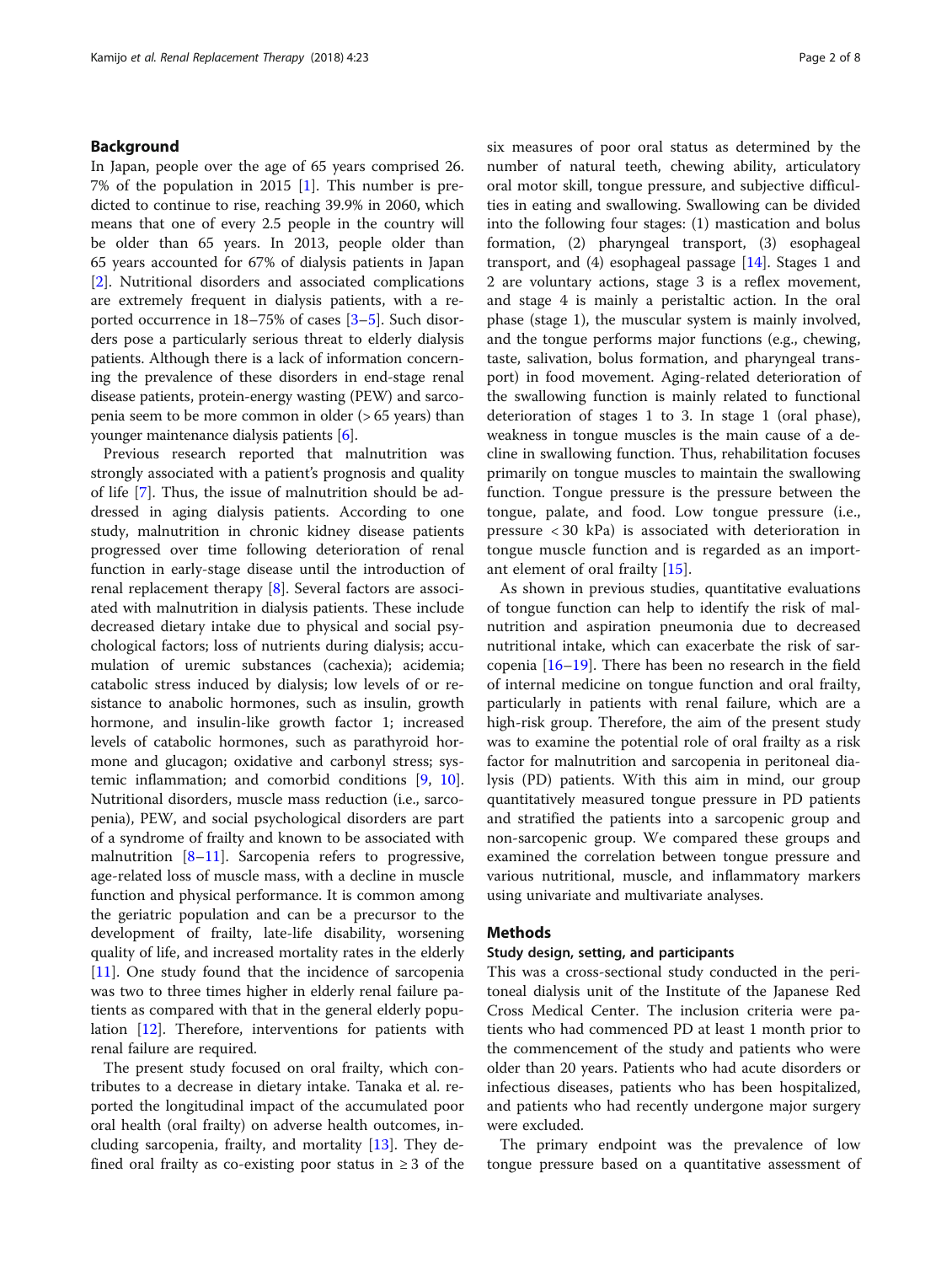tongue function in PD patients. The secondary endpoint was the association between low tongue pressure and sarcopenia. The prevalence of low tongue pressure in these groups and its correlation with nutritional, muscle, and inflammatory markers were examined.

## Tongue pressure measurement

A tongue pressure measurement device (TPM-01; JMS Co., Hiroshima, Japan) was used to measure tongue pressure [\[16](#page-7-0)]. The device has a small balloon-type disposable oral probe with a plastic pipe (Fig. 1). The probe was placed on the upper surface of the patient's tongue. Tongue pressure was measured while the patient was in a relaxed sitting position. The patients were asked to close their lips around the rigid ring part of the probe, while holding the ring lightly between their front teeth and then compress the small balloon on the palate as hard as they could, using their tongue. The maximum tongue pressure value displayed on the device was recorded. The measurement was performed twice, and the maximum tongue pressure was used in the analysis.

## Data collection

The following basic data on all subjects were recorded at baseline: age, sex, height, weight, body mass index (BMI), comorbidity conditions, and mode and duration of dialysis. Blood levels of hemoglobin, serum albumin (Alb), prealbumin (PRAB), interleukin-6 (IL-6), and C-reactive protein (CRP) were recorded. IL-6 levels were measured using an enzyme-linked immunosorbent assay. Normalized protein equivalent nitrogen appearance (nPNA) was calculated using the method described by Randerson et al. [[20](#page-7-0)] and normalized to actual weight. Dialysis adequacy was measured by total (renal and peritoneal) weekly urea clearance (wKt/V). Muscle mass and body fluid volume were measured using a whole-body multifrequency bioelectrical

impedance analysis device (Body Composition Monitor-BCM; Fresenius Medical Care, Bad Homburg, Germany). Low tongue pressure was considered maximum tongue pressure of  $<$  30 kPa [\[15\]](#page-7-0).

Sarcopenia was examined at the beginning of the follow-up period. Sarcopenia was diagnosed based on the following criteria, according to the diagnostic algorithm developed by the Asian Working Group for Sarcopenia: (1) low muscle mass, (2) weak muscle strength (handgrip strength), and/or (3) poor physical function (slow walking) [[21](#page-7-0)]. The appendicular skeletal muscle mass was calculated as the sum of the skeletal muscle in the arms and legs. The relative skeletal muscle mass index (SMI) was defined as the appendicular skeletal muscle mass divided by the body height in meters squared. Low muscle mass was classified as an SMI score of less than 7.0 and 5.7 kg/m<sup>2</sup> in men and women, respectively.

Muscle strength was assessed by means of grip strength, as measured using a dynamometer (GRIP-D; Takei Ltd., Niigata, Japan). The participants were asked to exert maximum effort twice using their dominant hand, and the average value was used for the analysis. Low handgrip strength was defined as < 26 and < 18 kg for males and females, respectively.

The patient's usual walking speed (m/s) on a 10-m course was used as an objective measure of physical performance. A slow walking speed was defined as a speed slower than 0.8 m/s.

Various MIA-related factors and tongue pressure were measured at outpatient examination after the start of the study. Alb, PRAB, BMI, and nPNA were measured as nutritional indices, and IL-6 and CRP values were measured as inflammation indices. The Cardio Ankle Vascular Index (CAVI), left ventricular mass index (LVMI), and brain natriuretic peptide (BNP) measurements served as cardiovascular indices, and wKt/V represented dialysis efficiency.

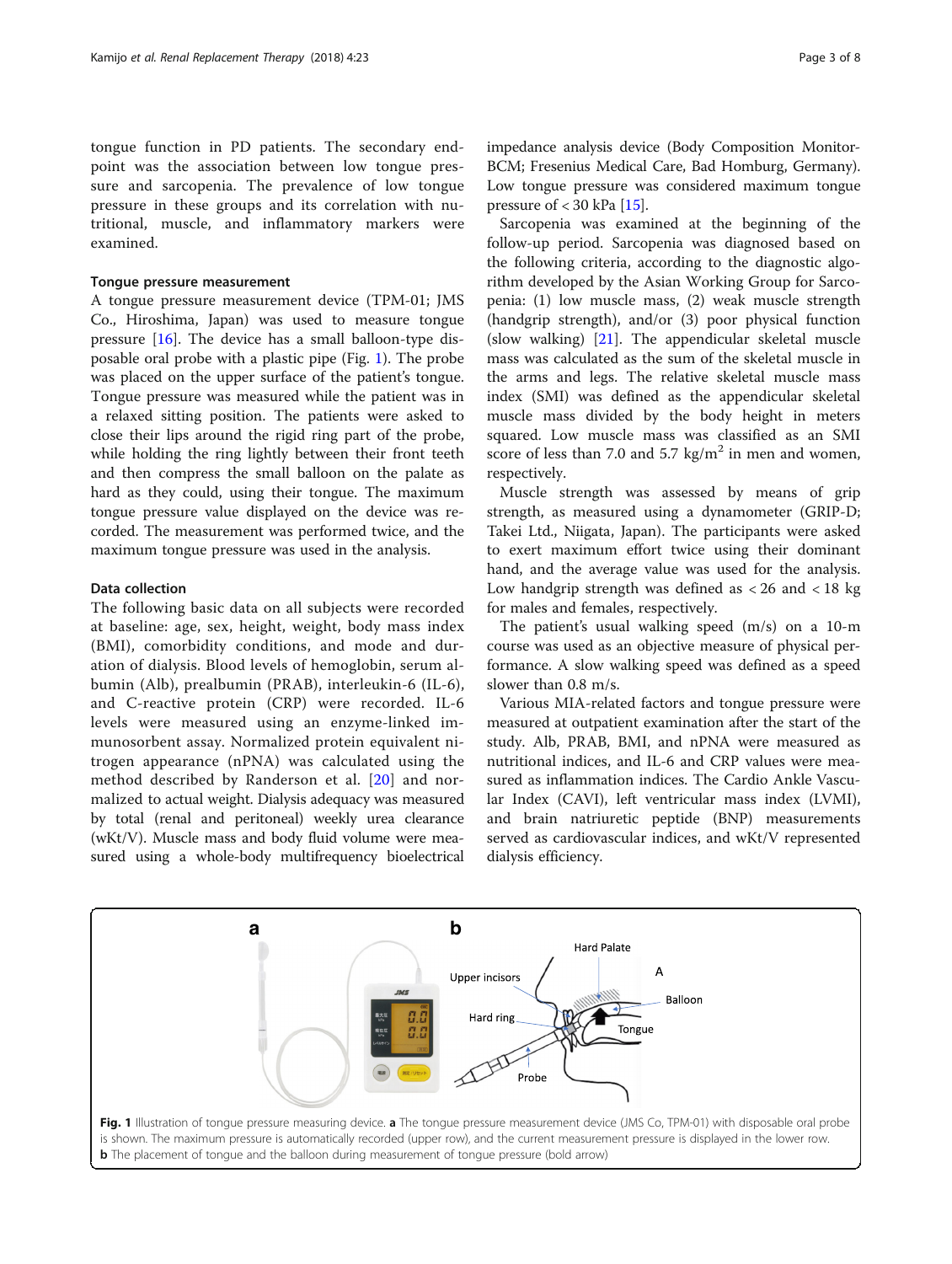## Statistical analysis

The results are expressed as mean ± standard deviation (SD) for continuous variables, as the median and interquartile range for data with a skewed distribution, and as the number of patients and percentages for categorical variables. Differences in the characteristics among study participants between males and females were analyzed using a two-sample t test,  $\chi^2$  test, and Mann– Whitney test. The Kolmogorov–Smirnov test was performed to check whether the data had a normal distribution. For comparison of tongue pressure values by age, a one-way analysis of variance, with a multiplecomparison Bonferroni test was used. Spearman's correlation coefficients were calculated to assess the variables correlated with tongue pressure in both groups, including stratification according to sex. To identify independent predictors of tongue pressure, a multiple stepwise backward linear analysis was conducted. Furthermore, a multivariate logistic regression model was used to adjust for factors, including age, Alb, PRAB, BMI, grip strength, and SMI, related to low tongue pressure (< 30 kPa). Twosided provability values < 0.05 were considered to indicate a statistically significant difference. All statistical analyses were conducted using R version 3.2.4 software [\[22\]](#page-7-0).

## Results

## Characteristics of the study participants

Of 130 PD patients treated in our unit in April 2017, 105 patients were included in this study. Twenty-five patients who were hospitalized or who had undergone PD treatment for < 1 month were excluded. Of the 105 patients, the mean age  $\pm$  standard deviation was  $67.0 \pm 13$ . 5 years. Of these, 77 (73.3%) patients were males and 28 (26.7%) had diabetes. The prevalence of sarcopenia was 13.3%  $(n = 14)$  (Table 1).

## Tongue pressure values according to age, sex, and the prevalence of low tongue pressure

The tongue pressure distribution by age is shown in Table [2](#page-4-0) and Fig. [2](#page-4-0). Tongue pressure tended to decrease as age increased. The tongue pressure of females in their 60s and older than 80 years was significantly lower than that of males in the same age groups. However, there were no significant sex-related differences in tongue pressure in the other age groups.

The prevalence rate of low tongue pressure (< 30 kPa) in this study was 55.2%. In the total population and population stratified according to sex, the prevalence of low tongue pressure was high in the sarcopenia group (Table [3\)](#page-4-0).

## Correlation of tongue pressure values with MIA-related factors

The results of the univariate analysis and Spearman's correlation coefficients for MIA-related factors and tongue pressure values are shown in Fig. [3](#page-5-0) and Table [4.](#page-6-0) In the stratification of the data according to sex, age, and grip strength showed a significant linear correlation with tongue pressure in females. Age, Alb, BMI, grip strength, PRAB, and SMI showed a significant linear correlation with tongue pressure in males (Table [4\)](#page-6-0). In terms of MIA-related factors, age, Alb, BMI, grip strength, PRAB, and SMI displayed a significant linear correlation with tongue pressure values in all patients (Fig. [3,](#page-5-0) Table [4](#page-6-0)). The results of the multiple linear regression analysis, with backward stepwise selection of age, Alb, BMI, grip strength, PRAB, SMI, and tongue pressure indicated that age and grip strength independently predicted low tongue pressure (Table [5](#page-6-0)).

| Table 1 Characteristics of study participants |  |  |  |  |
|-----------------------------------------------|--|--|--|--|
|-----------------------------------------------|--|--|--|--|

|                          | All             | Males           | Females         | $p$ value     |
|--------------------------|-----------------|-----------------|-----------------|---------------|
| Number of patients       | 105             | 77 (73.3%)      | 28 (26.7%)      |               |
| Age (years)              | $67.0 \pm 13.5$ | $65.8 \pm 13.2$ | $70.0 \pm 13.9$ | 0.156         |
| DM.                      | 26.7%           | 23 (29.9%)      | 5 (17.2%)       | 0.224         |
| BMI ( $kg/m2$ )          | $23.1 \pm 4.23$ | $23.8 \pm 4.10$ | $21.5 \pm 4.13$ | $0.011*$      |
| Prevalence of sarcopenia | 13.3%           | 11.8%           | 17.2%           | 0.525         |
| $D/P_{cr}$               | $0.57 \pm 0.10$ | $0.58 \pm 0.10$ | $0.56 \pm 0.10$ | 0.402         |
| wtKt/V                   | $1.97 \pm 0.67$ | $1.99 \pm 0.70$ | $1.92 \pm 0.60$ | 0.661         |
| PD duration (months)     | $56.2 \pm 45.8$ | $53.7 + 44.7$   | $62.9 + 49.0$   | 0.365         |
| Grip strength (kg)       | $25.9 \pm 9.17$ | $29.1 \pm 8.11$ | $17.0 \pm 5.31$ | $< 0.001$ *** |
| SMI ( $kg/m2$ )          | $7.7 \pm 1.41$  | $7.9 \pm 1.40$  | $7.1 \pm 1.33$  | $0.020*$      |

Values expressed as mean ± SD or number (percent)

 $*p < 0.05, **p < 0.001$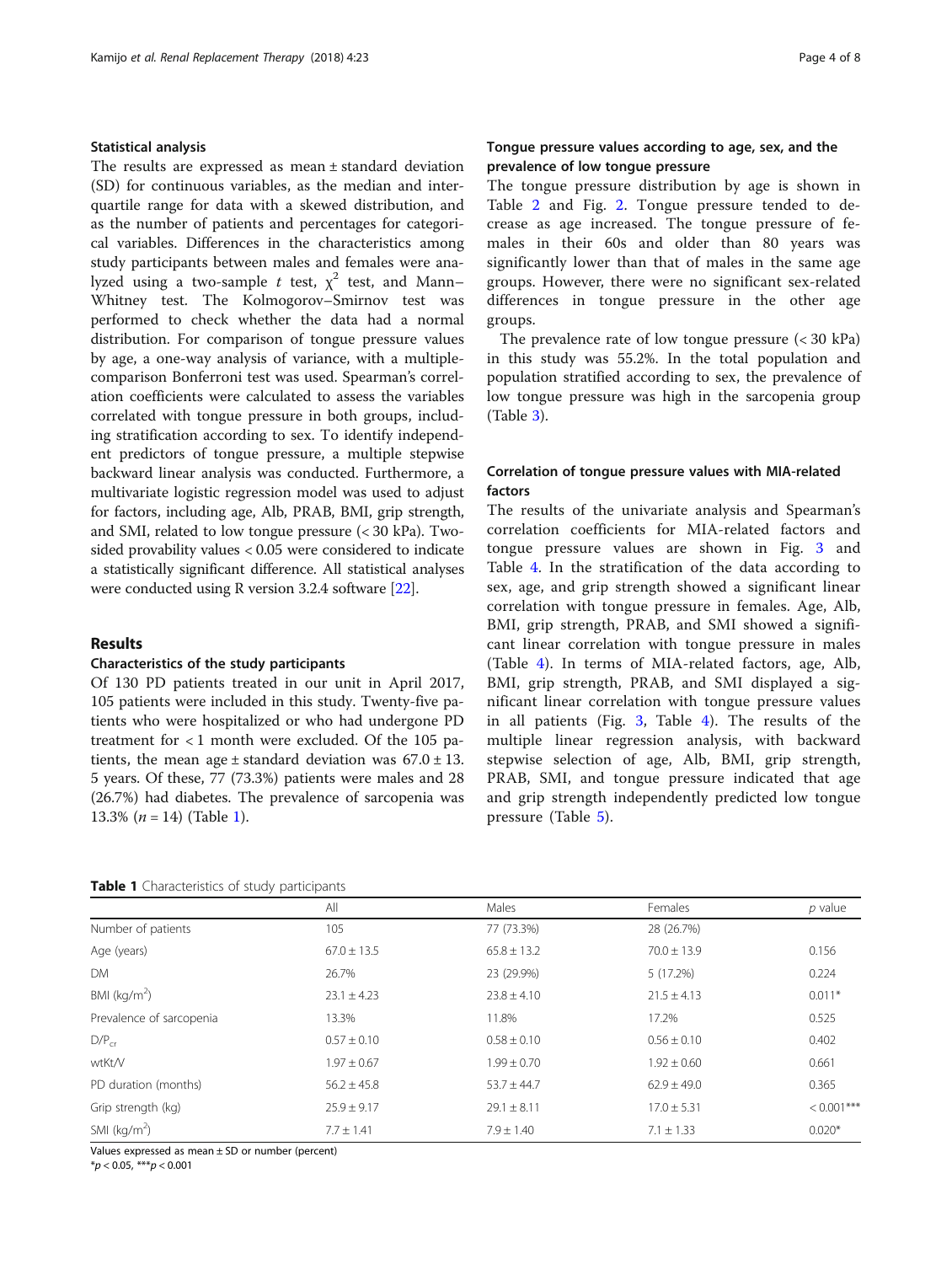<span id="page-4-0"></span>Table 2 Tonque pressure measurement value by age and gender

|           | Male $(n)$           | Female (n)          | $p$ value | All $(n)$            |
|-----------|----------------------|---------------------|-----------|----------------------|
| < 60      | $35.6 \pm 8.26$ (22) | $30.7 \pm 6.09$ (6) | 0.186     | $34.5 \pm 8.01$ (28) |
| $60 - 69$ | $35.2 \pm 12.0$ (18) | $25.4 \pm 5.14$ (9) | $0.029*$  | $31.8 \pm 11.1$ (27) |
| $70 - 79$ | $26.9 \pm 8.91$ (24) | $26.1 \pm 6.11$ (6) | 0.848     | $26.7 \pm 8.33$ (30) |
| > 80      | $28.0 \pm 7.77$ (13) | $17.0 \pm 9.38$ (7) | $0.011*$  | $24.1 \pm 9.75$ (20) |

Values expressed as mean  $\pm$  SD (kPa) or number n number of patients

 $*$ *p* < 0.05

## Risk factors for low tongue pressure using logistic regression analysis

A stepwise logistic regression model was developed to identify independent risk factors for low tongue pressure. The results revealed that grip strength was an independent risk factor, adjusted for age, Alb, BMI, PRAB, and SMI (odds ratio 1.1; 95% confidence interval [CI] 1.04, 1.16;  $p < 0.001$ ).

## **Discussion**

This study measured tongue pressure values in patients undergoing PD. The results suggested that the tongue pressure values of PD patients were lower than those of healthy subjects. In addition, the prevalence of low tongue pressure was higher in the sarcopenia group than nonsarcopenia group. Furthermore, nutritional and muscle mass markers were associated with tongue pressure values. Age, Alb, PRAB, BMI, grip strength, and SMI were significantly correlated with tongue pressure values, and grip strength was an independent risk factor for low tongue pressure in PD patients. To the best of our knowledge, this is the first study to evaluate tongue



Table 3 Prevalence of low tonque pressure

|        | All patients    | Elderly patients | Sarcopenic patients |
|--------|-----------------|------------------|---------------------|
| Male   | 36 (77), 46.8%  | 26 (45), 57.8%   | 8 (9), 88.9%        |
| Female | 22 (28), 78.6%  | 15 (19), 78.9%   | 4 (5), 80.0%        |
| All    | 58 (105), 55.2% | 41 (63), 64.1%   | 12 (14), 85.7%      |

Values expressed as number of low tongue pressure patients (all patients), prevalence rate of low tongue pressure in all patients, elderly patients aged 65 years and over, and patients with sarcopenia

pressure quantitatively using a tongue pressure measuring device in renal failure patients and to investigate the association between tongue pressure and malnutrition or sarcopenia in PD patients.

In this study, low tongue pressure was present in 55.2% of the PD patients. As compared with mean tongue pressure values of  $40.7 \pm 9.9$  kPa,  $37.6 \pm 8.8$  kPa, and  $31.9 \pm 8.9$  kPa reported previously by Robbins et al. [[18](#page-7-0)] for healthy patients in their 50s, 60s, and 70s, respectively, the mean tongue pressure of PD patients in the present study tended to be lower [[18](#page-7-0)]. A variety of factors, such as poor dietary intake, inappropriate nutrition management, and uremia, result in an increased prevalence of sarcopenia and PEW in PD patients. These factors likely explain why the prevalence of low tongue pressure in the present study was lower than that reported by Robbins et al. [[18](#page-7-0)]. Regarding sex differences in tongue pressure, in the present study, the average value was significantly lower in females in their 60s and in females aged 80 years and older, whereas there were no significant sex-related differences in tongue pressure in the other age groups. In the 80 years or older age group, the females were significantly older (88.6 ± 5.4 vs. 82.7 ± 1.9,  $p = 0.002$ ) than the males, which might have affected the results. A previous study of 853 healthy elderly people found no difference in the average tongue pressure values of individuals in an over 60 year-old age group [\[17\]](#page-7-0). The study reported that tongue pressure decreased with age and that sex differences in tongue pressure according to age groups were apparent in those aged 50 years and younger. In contrast, sex differences in tongue pressure disappeared in those age 60 years and older. In the present study, when the sarcopenia group was stratified according to sex, there was almost no difference in the prevalence of low tongue pressure (Table 3). On the other hand, in the total population, the prevalence of low tongue pressure was higher among females than males. This finding may be because the incidence of sarcopenia tended to be higher in females than in males, with a prevalence rate of 11.7% for males and 17.9% for females. In the age group aged 65 years and older, 20% were males and 26.3% were females. Given the lack of any sex difference in low tongue pressure (cutoff value < 30 kPa), we conclude that the tongue pressure of females with relatively low muscle strength was lower than that of males.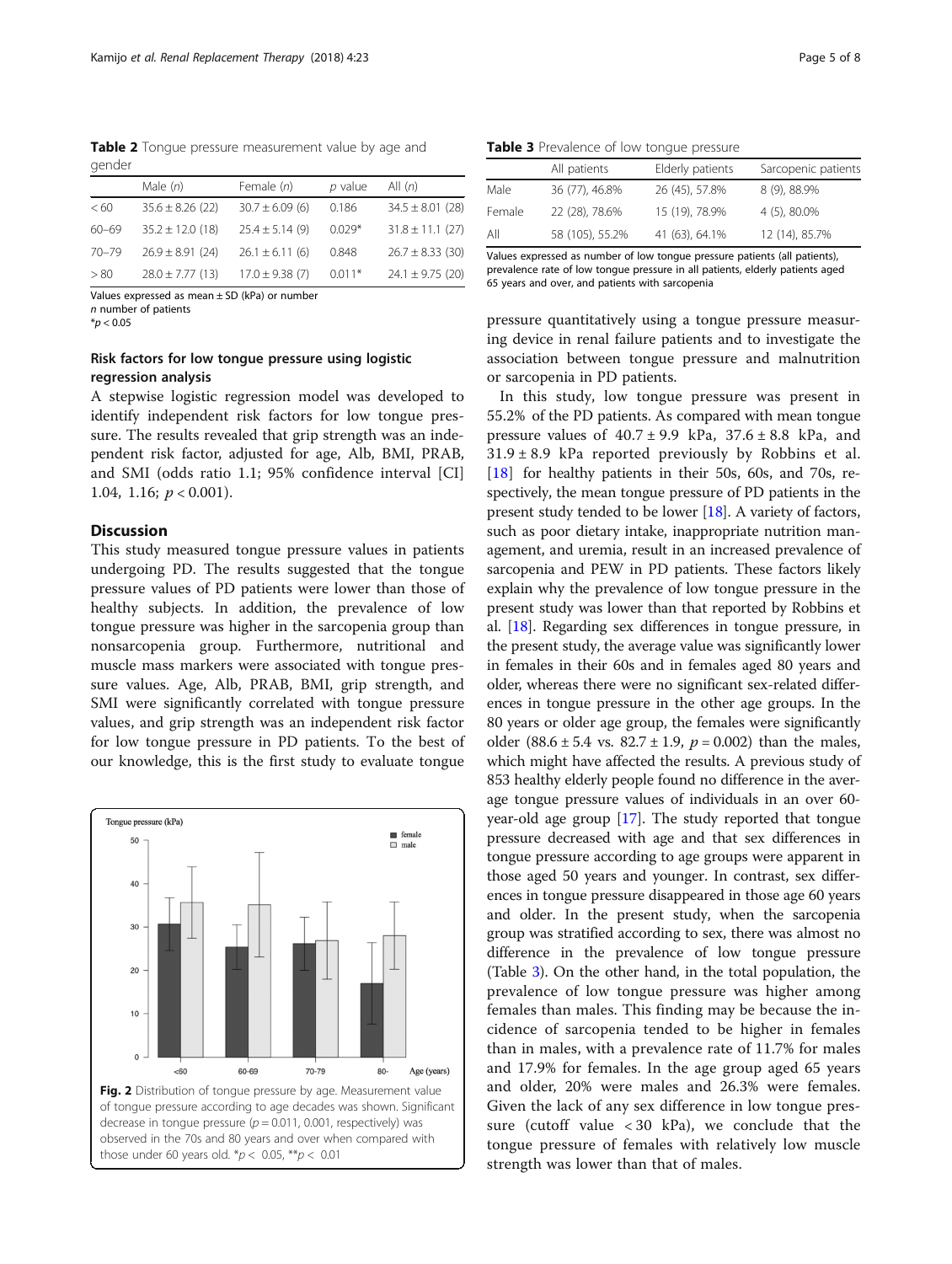<span id="page-5-0"></span>

The results of the present study point to a positive correlation between age and tongue pressure. This finding is consistent with that of previous reports, which found that tongue pressure decreased with aging in healthy elderly people [[16](#page-7-0)–[19](#page-7-0)]. Studies of healthy elderly individuals also reported that the opening force and tongue pressure were related to sarcopenia but that only tongue pressure was associated with age  $[16, 23]$  $[16, 23]$  $[16, 23]$  $[16, 23]$  $[16, 23]$ . These studies explained this finding as follows: The opening force relies on the condition of the teeth and jaw, whereas tongue pressure depends on the quantity and quality of the muscles of the tongue. Therefore, the influence of age was greater than that of the opening force.

In addition to aging, neuromuscular disorders, trauma, sequelae, malnutrition, and sarcopenia may be risk factors for low tongue pressure [[15\]](#page-7-0). In the present study, tongue pressure values were related not only to age, muscle mass, and muscular strength but also to

nutritional indices, such as Alb, PRAB, and BMI. This result agrees with the findings of an earlier study, which showed that the brachial muscle area, serum Alb, ADL, and BMI increased the risk of loss of tongue pressure in healthy elderly people [[19\]](#page-7-0). A previous study reported that oral function deterioration and tooth loss in the elderly tended to reduce the intake of meat, vegetables, antioxidant vitamins, and dietary fiber [\[24](#page-7-0)]. Nakamura et al. [\[25\]](#page-7-0) reported that weight loss was associated with having fewer teeth and infrequent intake of fruits/vegetables and fish/meat in a sample of 96,794 elderly participants. These studies indicate that a decline in oral function decreases ingestion and causes malnutrition, suggesting that decreases in oral function, including a reduction in tongue pressure, may lead to malnutrition. Malnutrition exacerbates sarcopenia [\[11\]](#page-7-0). It is conceivable that by exacerbating sarcopenia, malnutrition causes further reductions in tongue pressure, leading to a cycle of malnutrition and sarcopenia. Several studies established a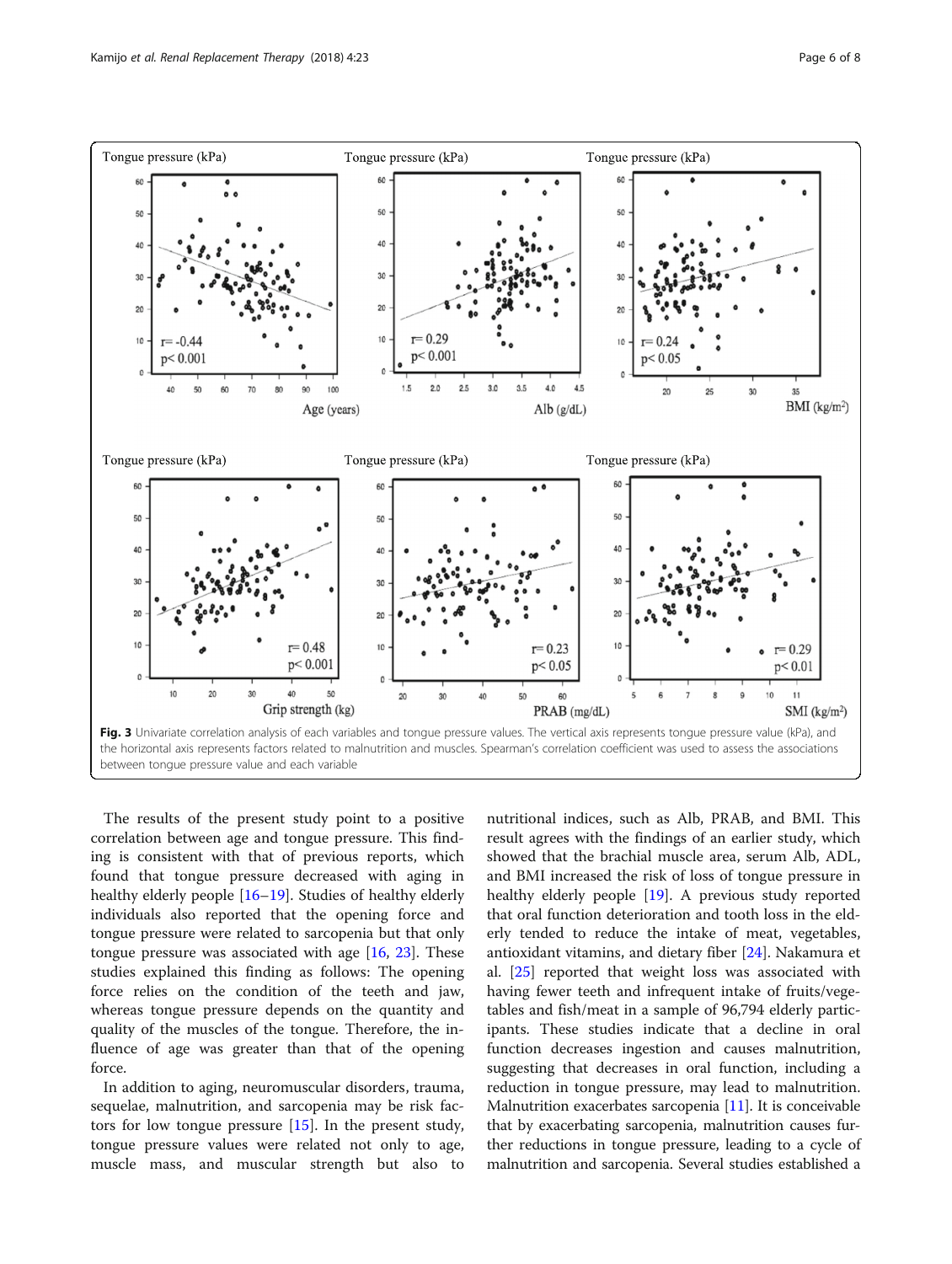<span id="page-6-0"></span>Table 4 Spearman's correlation coefficient between tonque pressure and MIA associated factors

|               |         | Female $(n = 28)$ | Male $(n = 77)$ |             | All $(n = 105)$ |                |
|---------------|---------|-------------------|-----------------|-------------|-----------------|----------------|
| Variables     | r       | $p$ value         | $\mathbf r$     | $p$ value   | r               | $p$ value      |
| Age           | $-0.48$ | $0.010*$          | $-0.39$         | $0.0004***$ | $-0.44$         | $< 0.0001***$  |
| Alb           | 0.30    | 0.124             | 0.23            | $0.043*$    | 0.29            | $0.002**$      |
| BMI           | $-0.13$ | 0.504             | 0.26            | $0.024*$    | 0.24            | $0.016*$       |
| <b>BNP</b>    | $-0.23$ | 0.236             | $-0.04$         | 0.717       | $-0.16$         | 0.107          |
| CAVI          | $-0.17$ | 0.412             | $-0.22$         | 0.056       | $-0.18$         | 0.075          |
| CRP           | $-0.24$ | 0.213             | $-0.13$         | 0.245       | $-0.14$         | 0.142          |
| $IL-6$        | $-0.12$ | 0.577             | $-0.16$         | 0.158       | $-0.14$         | 0.175          |
| <b>LVMI</b>   | 0.02    | 0.918             | 0.10            | 0.384       | 0.04            | 0.693          |
| nPNA          | 0.22    | 0.28              | $-0.04$         | 0.761       | $-0.05$         | 0.591          |
| Grip strength | 0.43    | $0.027*$          | 0.38            | $0.0006***$ | 0.48            | $< 0.0001$ *** |
| PRAB          | 0.19    | 0.349             | 0.24            | $0.039*$    | 0.23            | $0.018*$       |
| <b>SMI</b>    | 0.12    | 0.564             | 0.34            | $0.003***$  | 0.33            | $0.0008***$    |

r correlation coefficient

 $**p* < 0.05, ***p* < 0.01, ****p* < 0.001$ 

relationship between tongue pressure and swallowing dysfunction. Hirota et al. [\[26\]](#page-7-0) reported that tongue pressure was significantly lower in dysphagic patients than in nondysphagic patients. Masahiro et al. reported that tongue pressure predicted pneumonia onset in acute stroke patients (hazard ratio, 7.95; 95% CI, 2.09, 52.11;  $p = 0.0013$ ). In the same study, an improvement in tongue pressure was associated with a significant decrease in the onset of pneumonia [\[27\]](#page-7-0). Similar research on the predictive power of tongue pressure in renal failure patients is required.

Of note, in the present study, the logistic regression analysis results indicated that grip strength rather than muscle mass was an independent risk factor for low tongue pressure. Several studies reported that grip strength rather than muscle mass was associated with patients' prognoses [[28](#page-7-0)–[30](#page-7-0)]. These studies showed that muscle strength as a marker of muscle quality was more important than absolute muscle mass, which was consistent with our results. In the present study, the prevalence of low tongue pressure was higher than the prevalence of sarcopenia, suggesting that low tongue pressure preceded sarcopenia. Interventions to address reductions in oral function could help to prevent sarcopenia caused by malnutrition and offset the development

Table 5 Independent variables associated with tongue pressure by multiple linear regression analysis

| Independent Variables |         |      |        | p value    |
|-----------------------|---------|------|--------|------------|
| Age                   | $-0.16$ | N 07 | $-214$ | $0.034*$   |
| Grip strength         | በ 39    | በ 11 | 3.46   | $0.007***$ |

β regression coefficient, SE standard error, t t-statistic

 $*p < 0.05, **p < 0.01$ 

of muscle weakness throughout the body. Clinically, viewpoints on oral frailty may influence interventions targeting malnutrition and sarcopenia in PD patients. Thus, cross-sectoral health promotion measures are necessary.

The present study has a number of strengths. It is the first study to evaluate tongue pressure quantitatively, in addition to investigating the association between tongue pressure and malnutrition or sarcopenia among patients with renal failure. Nevertheless, the study has some limitations. First, as this study used a cross-sectional design, we were unable to show causal relationships, and unknown or unmeasured confounders might exist. However, as malnutrition and oral function, including tongue pressure and muscle strength, are correlated, it is reasonable to assume that these variables together compound the risk of oral frailty rather than acting as single risk factors. Oral frailty, malnutrition, and sarcopenia are age-related disorders. Future prospective observational studies are needed to clarify the role of tongue pressure as a prognostic factor in the incidence of aspiration pneumonia and its effect on mortality rates. In addition, intervention studies, such as rehabilitation of the lingual muscle, should be conducted to clarify the causal relationship of tongue pressure with sarcopenia. Second, we stratified the population according to sex. However, as the study included more male PD than female PD patients, the sex-related differences identified may not be statistically significant. A further study that includes a larger number of participants is required. Third, the appropriateness of the criterion of low tongue pressure (< 30 kPa) needs to be considered. A value of < 30 kPa was accepted as low tongue pressure in the present study based on an observational study, which showed that elderly people with tongue pressure of 30 kPa or less found it difficult to consume a normal diet [[14](#page-7-0)]. As there is no established definition of low tongue pressure, and the topic has not been discussed thus far, the present study utilized a definition of < 30 kPa. The results of longitudinal studies of the relationship between tongue pressure values and prognoses are needed to determine appropriate cut-off values for tongue pressure.

## Conclusions

To conclude, this study showed that the prevalence of low tongue pressure was correlated with malnutrition and sarcopenia. In the multivariate analysis, grip strength was related to tongue pressure in PD patients. Comprehensive care, including oral rehabilitation, nutrition, and exercise, may help to prevent sarcopenia in this patient population. Further research is needed to elucidate the ability of a comprehensive care program to combat sarcopenia.